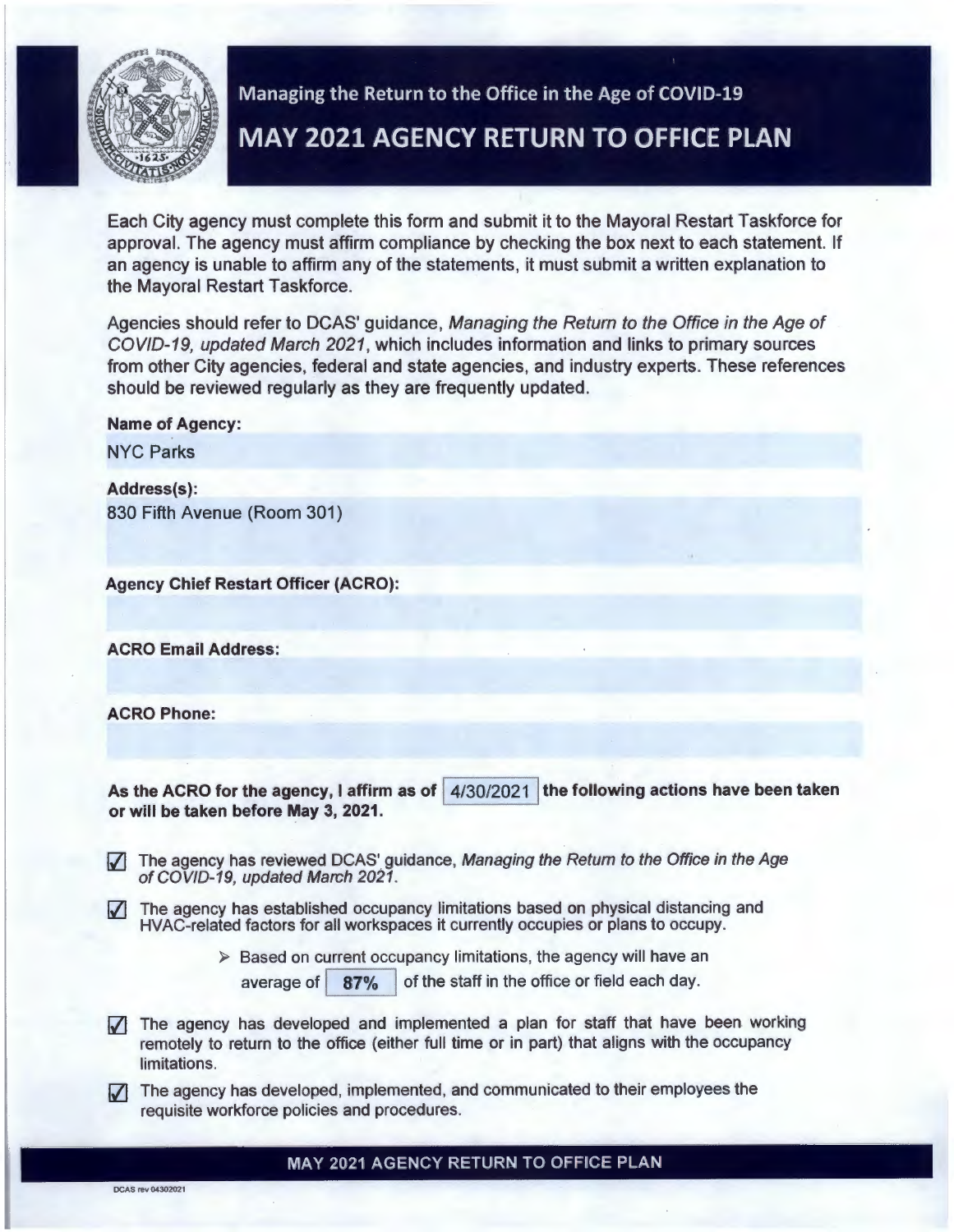## **I. BUILDINGS**

I confirm the following actions have been taken for all buildings where agency staff are currently or will be working. This includes both city and privately owned buildings.

#### **A. Building Cleaning and System Maintenance**

- $\triangledown$  Public areas are being cleaned in accordance with DOHMH's guidance.
- $\triangledown$  HVAC systems have been adjusted to maximize outside air intake and air changes.
- $\triangledown$  Filters have been upgraded to the highest efficiency systems allow.
- $\sqrt{ }$  Systems have been set to run with maximum outside airflow for 2 hours before and after the building is occupied, as feasible.

#### **B. Access Control and Circulation**

- $\triangledown$  Policies have been implemented and posted for enforcing the City's face covering requirements and face coverings are available at the building entrance for those who do not have one.
- $\nabla$  Policies have been implemented and posted for enforcing the City's health assessment requirements for employees, visitors, and clients.
- $\sqrt{3}$  6 ft. markers have been installed at entrances, elevators, and any areas where people may congregate.
- IZJ Elevator occupancy limitations, requirements, and physical distancing floor markings have been posted.
- $\nabla$  One-directional flow has been established and posted wherever feasible.
- $\sqrt{ }$  Stairways, additional access doors, and freight elevators have been opened and made accessible where possible; one-directional flow has been posted on stairs where possible.
- IZJ Allowable occupancy per elevator has been posted; and floor markers indicating where to stand and which direction to face have been installed in elevators, where beneficial.

#### **C. Managing COVID-19 Cases**

- $\nabla$  Policies have been implemented for cleaning and disinfecting after an individual with symptoms of COVID-19 or an individual with a positive COVID-19 diagnosis has been in the workplace.
- $\nabla$  Procedures are in place for the agency to notify the building manager after an individual with a positive COVID-19 test result has been in the workplace.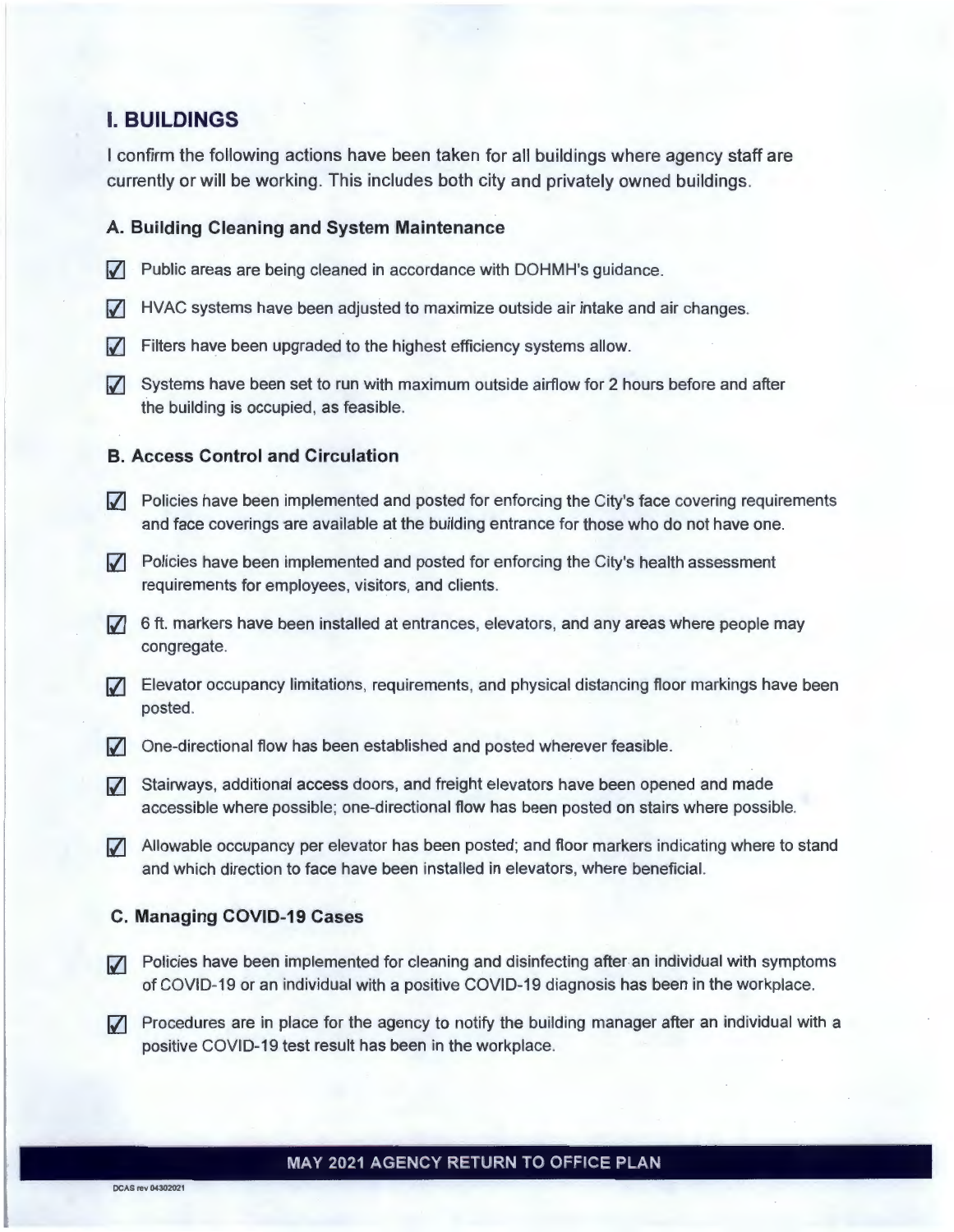

I confirm the following actions have been taken for all buildings where agency staff are currently or will be working.

#### **A. Occupancy Planning**

**7** Occupancy limitations for employee workspaces have been set considering both physical distancing and HVAC-related factors. The agency has implemented the following strategies:

- $\sqrt{ }$  Use of alternating desks
- $\sqrt{ }$  Desk sharing
- $\sqrt{\phantom{a}}$  Installation of physical barriers
- $\Box$  Reconfiguration of workstations
- $\nabla$  Occupancy limitations for shared spaces (e.g., conference rooms, huddle spaces, pantries, break rooms, copy rooms) have been posted.

### **B. Physical Distancing and Office Circulation**

- $\sqrt{ }$  Signage has been posted throughout all workspaces reminding individuals to adhere to proper hygiene, physical distancing rules, face covering requirements, and cleaning and disinfecting protocols.
- Workspaces that do not allow for physical distancing have been blocked off.
- $\sqrt{ }$  Appropriate measures have been implemented in reception areas.
- $\sqrt{\phantom{a}}$  One-directional pathways have been designated and posted where possible.
- $\sqrt{ }$  6-foot markers have been installed at entrances, elevators, and any areas where people congregate.

#### **C. Cleaning and Personal Hygiene**

- **7** Work areas are being cleaned in accordance with recommended guidance and all cleanings are being documented.
- 7 Hand sanitizer containing at least 60% alcohol and cleaning wipes are available throughout the workspaces.
- $\sqrt{\phantom{a}}$  Signs have been posted requiring employees to clean workspace surfaces and equipment before and after use.